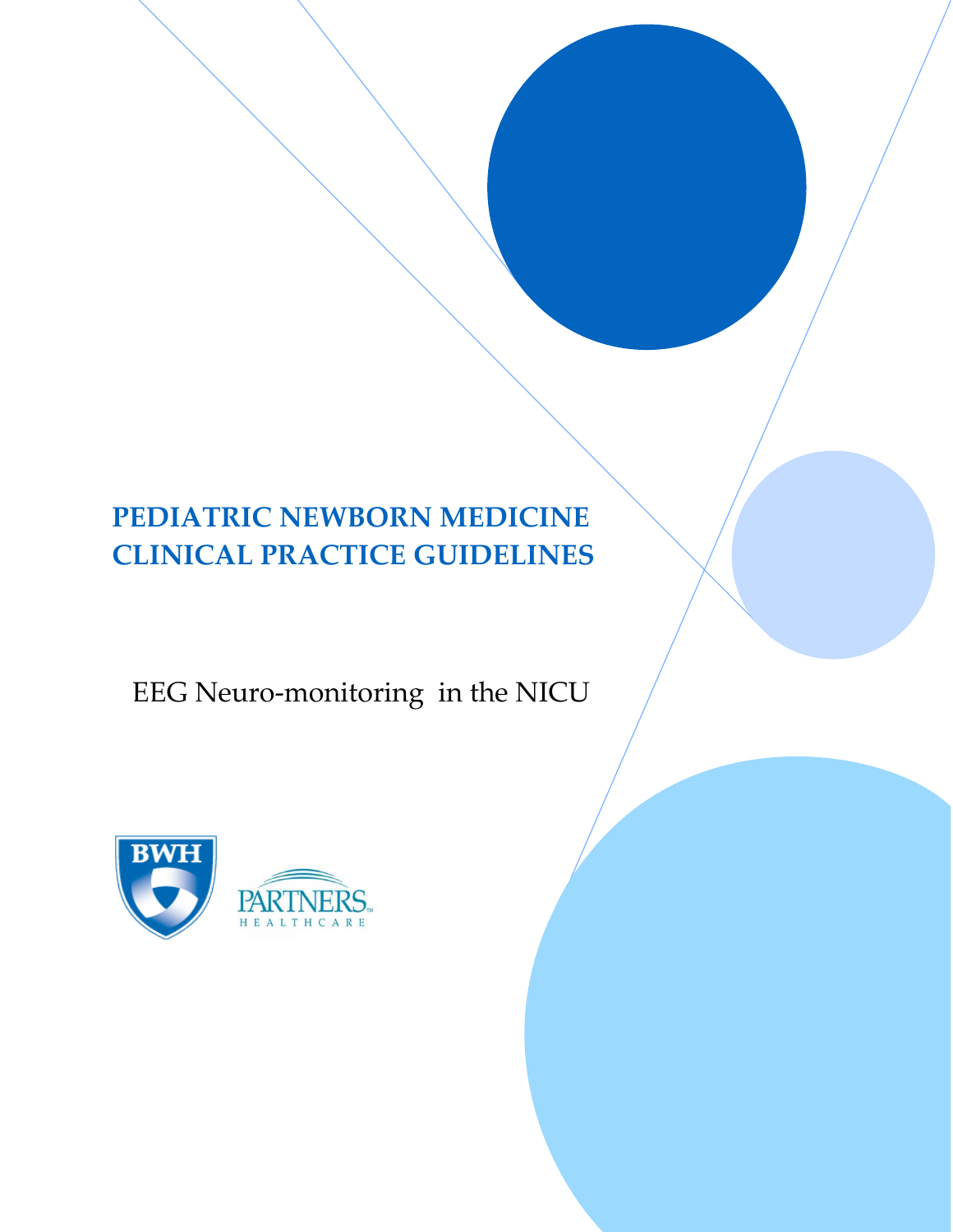

# **Clinical Practice Guideline:** EEG Neuro-monitoring in the NICU

#### **Points of emphasis/Primary changes in practice:**

- 1- To expand the indications of amplitude integrated EEG (aEEG) and conventional EEG (cEEG) in the NICU.
- 2- To implement an algorithm delineating the use of aEEG vs. cEEG in the NICU for high risk subpopulations.
- 3- To standardizing the process of ordering, applying and interpreting EEG monitoring in the NICU.

#### **Rationale for change:**

Over the last several years, cerebral monitoring has become the corner stone of the assessment of cerebral function in encephalopathic neonates. In addition, studies continue to show that there are several subpopulations within the NICU that are at risk of electrographic seizures. These subpopulations range from neonates with hypoxic injury, stroke, those at risk of cerebral injury given cardio-pulmonary risk factors, and premature infants.

Standardizing and expanding the use of aEEG and conventional EEG for those at risk neonates will lead to informed management and better outcome of these babies.

#### **Questions? Please contact: Director of Neonatal Neurocritical Care**

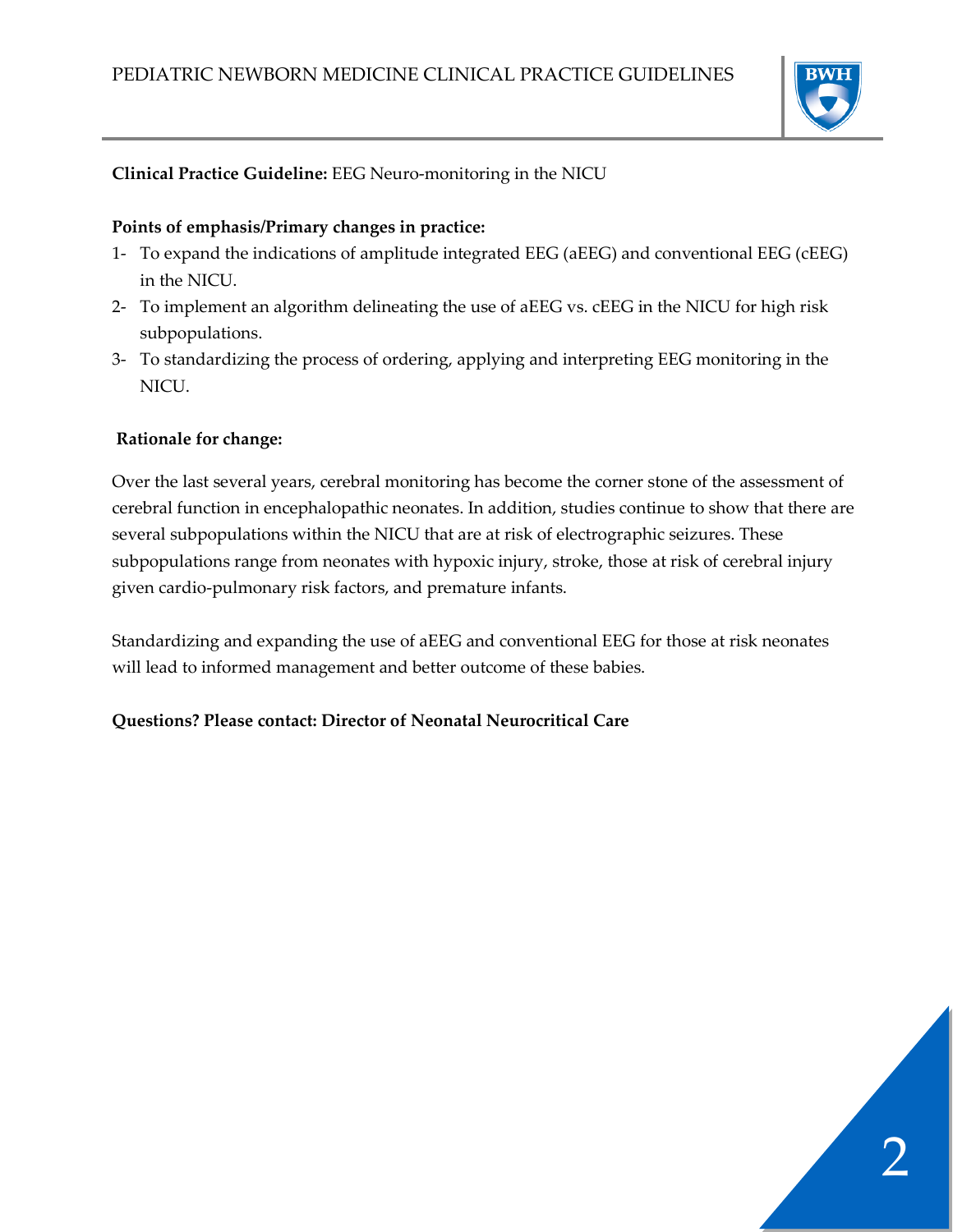

| <b>Clinical Guideline Name</b> | EEG Neuro-monitoring in the NICU                                                                                                                      |
|--------------------------------|-------------------------------------------------------------------------------------------------------------------------------------------------------|
| <b>Effective Date</b>          | <b>PENDING</b>                                                                                                                                        |
| <b>Approved By</b>             | Pediatric Newborn Medicine Clinical Practice Council 06/09/16<br>CWN PPG 04/13/2016<br>BWH SPP Steering 04/20/16<br>Nurse Executive Board/CNO 4/26/16 |

**This is a clinical practice guideline. While the guideline is useful in approaching the use of amplitude integrated and continuous EEG in the newborn intensive care unit, clinical judgment and / or new evidence may favor an alternative plan of care, the rationale for which should be documented in the medical record.**

# **I. Purpose**

- a. To provide standardized clinical indications for the use of both amplitude integrated electroencephalography (aEEG) and continuous or conventional electroencephalography (cEEG) in the Neonatal ICU.
- b. To standardize the process of ordering, applying, maintaining, scoring, and documenting aEEG and cEEG.
- c. To outline the steps necessary to transition from aEEG to cEEG in high risk neonates.
- d. To provide a guideline for the length of monitoring necessary to exclude seizures and for adequate assessment of cerebral function.
- e. To outline the proper communication between nursing staff and providers as it relates to change in status of the patient.
- **II.** All CPGs will rely on the [NICU Nursing Standards of Care.](http://www.bwhpikenotes.org/policies/Nursing/CWN_Clinical_Practice_Manual/NICU/NICU_Standards.pdf)

# **III. Definitions**

**Electrographic Seizure (ES):** sudden, abnormal EEG event defined by a repetitive and evolving pattern with a minimum 2 mV pp voltage and duration of at least 10 seconds.

**Electrographic Status Epilepticus (ESE):** present when the summed duration of seizures comprises 50% of an arbitrarily defined 1-hour epoch or if a continuous seizure lasts greater than 30 minutes.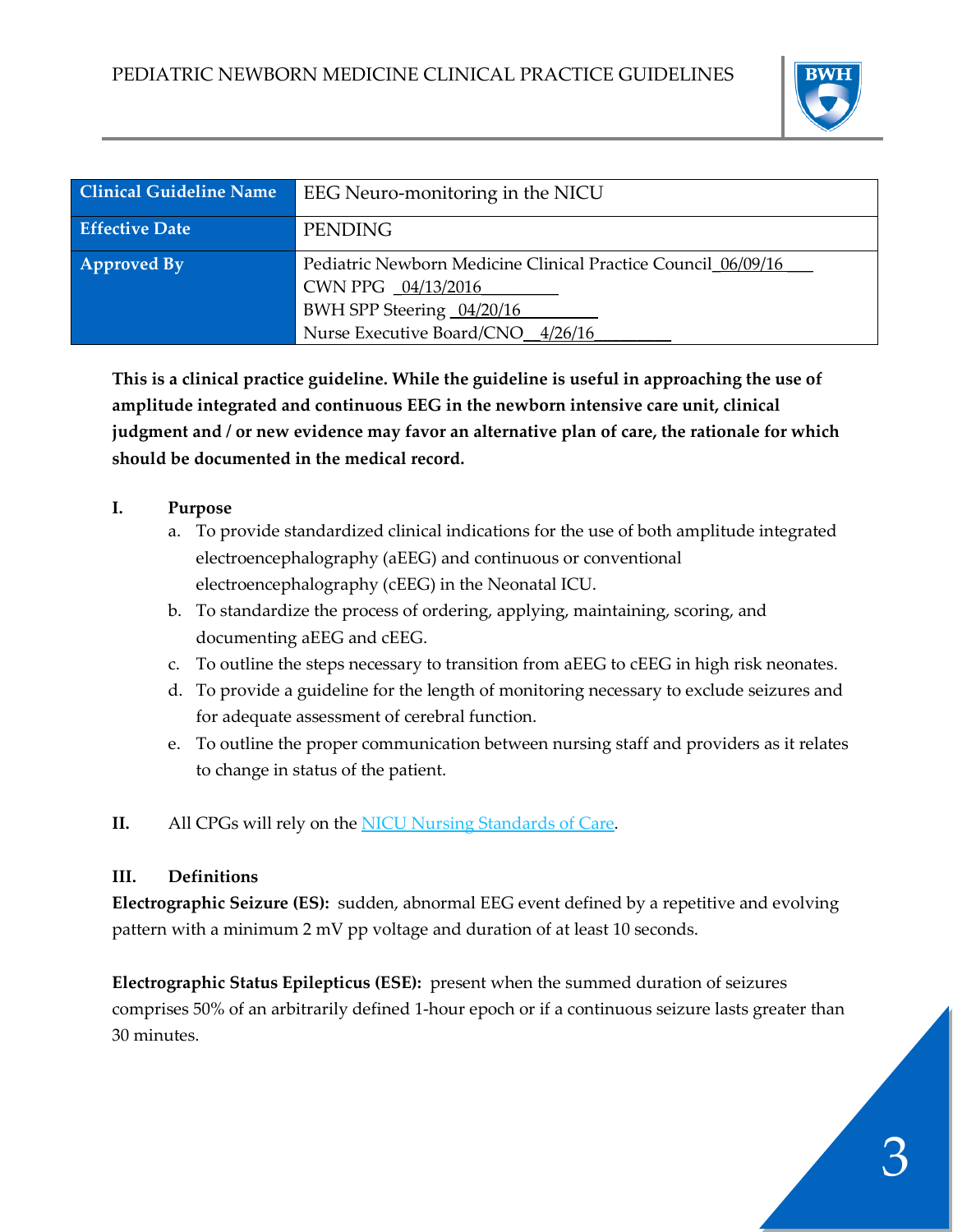

## **IV. Patient population**

This protocol applies to neonates admitted to BWH Neonatal Intensive Care Unit who are critically ill and at risk of neurologic compromise. This includes but not limited to those with suspected hypoxic injury, stroke, meningitis, infants at risk of cerebral injury from cardiopulmonary risk factors and premature infants.

# **V. Background/Summary Information**

Over the last several years, cerebral monitoring has become the corner stone for the assessment of cerebral function in encephalopathic neonates in whom the examination may not be reliable. It is also vital in the detection of seizures which are often only electrographic or subclinical. Studies continue to show that there are several subpopulations within the NICU that are at risk of electrographic seizures. These subpopulations range from neonates with suspected hypoxic injury, stroke, those at risk of cerebral injury given cardio-pulmonary risk factors and preterm infants. Although cEEG is still considered the gold standard, aEEG has emerged as a very useful tool to monitor EEG trends in the NICU [1-4].

## • **Term Infants with Neonatal Encephalopathy**

The value of the cEEG background pattern in the prediction of neurodevelopmental outcome is well established [5]. A poor background pattern; such as burst suppression, low voltage or a flat trace, that persists beyond the first 12 to 24 hours after birth is well known to carry a poor neurological prognosis.

Before therapeutic hypothermia became established as a treatment, a poor aEEG background pattern recorded within 3–12 hours of birth correlated with subsequent adverse neurodevelopmental outcome [6-10].The predictive value of aEEG is improved when combined with clinical examination [10]. Recovery of aEEG within 24 hours was associated with a more favorable outcome[11]. In addition, the onset of sleep wake cycling (SWC) before 36 hours was associated with improved neurological outcome [12].

Continuous EEG monitoring continues to be important after therapeutic hypothermia has been established. Although aEEG has been used in the inclusion criteria of hypothermia trials [13, 14], its use as an entry criterion has been challenged [15, 16].The predictive value of aEEG for neurodevelopmental outcome improves over the first 48-72 hours of cooling. The positive predictive value of an abnormal aEEG to detect an adverse neurodevelopmental outcome increases from as low as 35% in first 6 hours to up to 100% at 48-72 hours of life [17-19].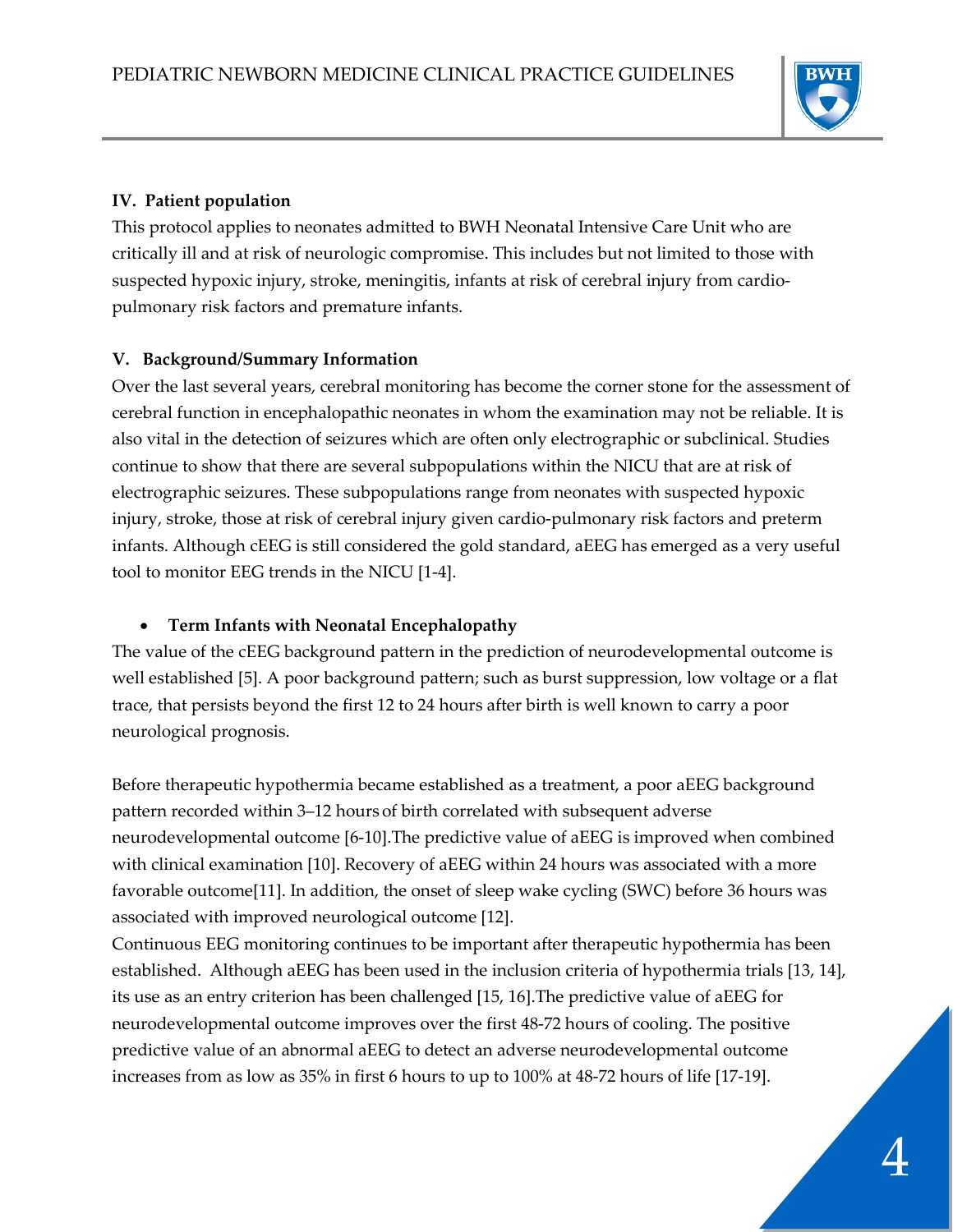

#### • **Seizure detection**

It is well known that neonatal seizures, or electrographic discharges do not necessarily resultin clinical seizures [20]. More than 50% of seizures identified on cEEG/ aEEG in newborn infants may be silent or subclinical [21, 22]. Several studies have shown that, although the initial seizures are often clinical, subsequent seizures after administrationof the first anti-epileptic drug could be subclinical in up to 50-85% of patients. cEEG and aEEG can play an integral role in the detection of these subclinical seizures [23-25]. While the impact of electrographic seizures on outcome remains controversial, recent studies suggest that patients with higher seizure burden may be at increased risk of neurologic sequelae [26, 27].

The use of aEEG has also extended to other conditions which put infants at risk of seizures in the neonatal period, including meningoencephalitis, metabolic disorders, congenital malformations, post–open-heart surgery, extracorporeal membrane oxygenation (ECMO) and lastly very low birth weight premature infants with intracerebral hemorrhage [28-33].

#### • **Premature Infants**

Studies utilizing continuous EEG monitoring during the first days of life showed that development of IVH and cerebral echodensities were associated with early amplitude depression and the presence of epileptic seizures, mainly subclinical [32-35]. Several cEEG and aEEG studies have shown early background depressionto correlate with the severity of periventricularintraventricular hemorrhage[30, 31]. Furthermore, postmortem studies of preterm infants with IVH, have shown that the number of damaged brain structures correlated even better with aEEG abnormality than with the degree of IVH [34]. On the other hand, presence of SWC at the end of first week of life was associated with better outcome [36]. It was also suggested that aEEG can show changes in post hemorrhagic hydrocephalus before development of signs of increased intracranial tension. These changes could be reversed by proper and timely management [37]. In addition, recent studies of early aEEG monitoring in extremely preterm infants suggest that seizures are very prevalent in the first 3 days of life in very premature infants with high seizure burden associated with severe brain injury and poor neurodevelopmental outcome [38].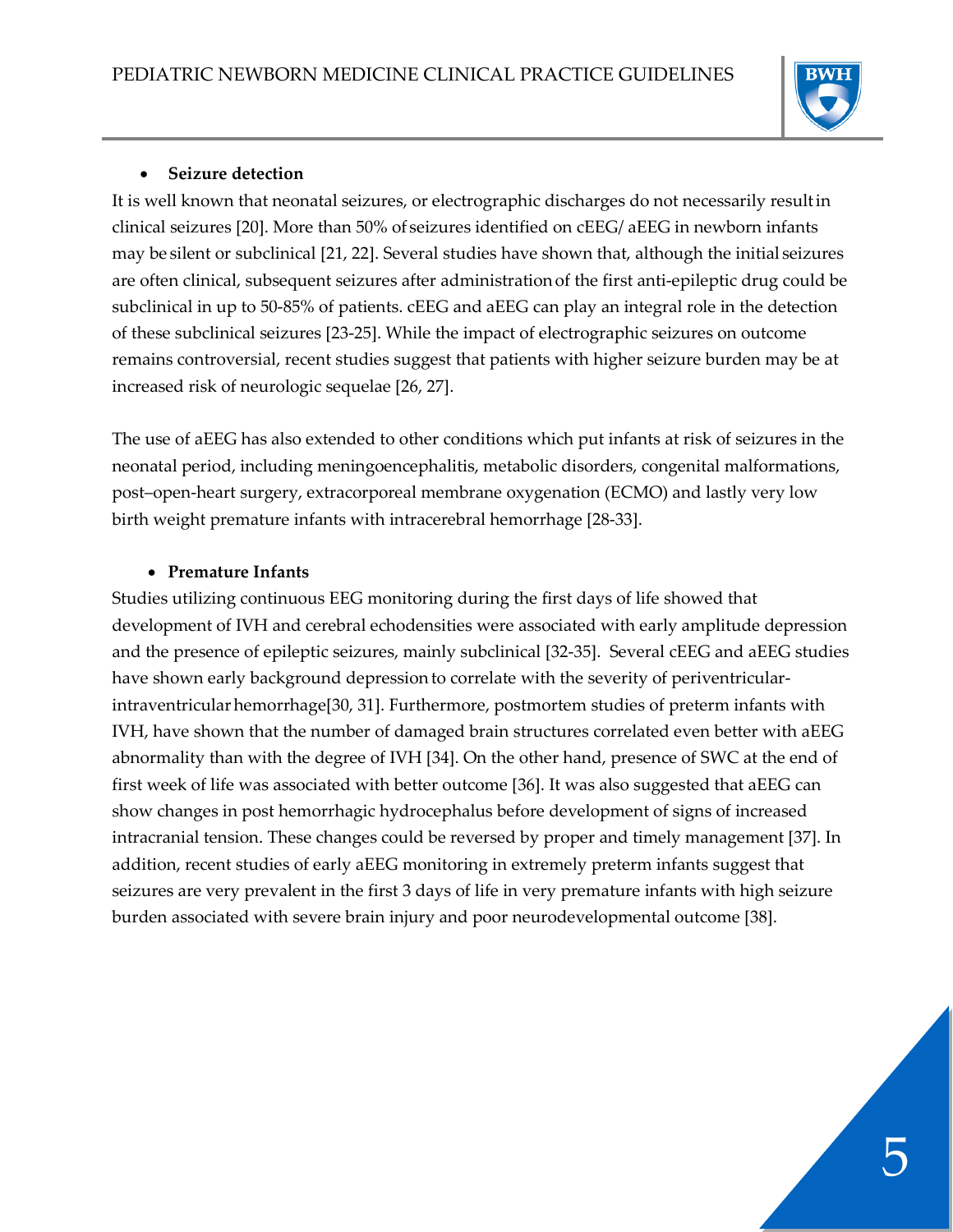

## **VI. Guideline**

- **Indications of Continuous Monitoring in the NICU Combined aEEG/ cEEG protocol:**
	- Therapeutic Hypothermia (Appendix 1)

#### **aEEG**

- Neonatal Encephalopathy: any neonate presenting with altered mental status
- Patients on paralytic agent
- Proven CNS infection

#### **cEEG:**

- Characterization of events concerning for seizures
- Term infants with altered mental status associated with structural injury
- Post cardiorespiratory arrest acute life threatening event (ALTE)
- Non-accidental trauma
- Neurology request to assess response to treatment with Anti-epileptics (AEDs)
- **Other conditions with high risk of electrographic seizures in which providers can consider aEEG monitoring in case by case based on best clinical judgment:**
	- High grade IVH (Grade 3 and 4)
	- Post-hemorrhagic hydrocephalus
	- Culture proven sepsis
	- Cardiac or pulmonary risks for acute brain injury (i.e. congenital heart disease, pulmonary hypertension, meconium aspiration, requiring inotropes)
	- CNS trauma
	- Inborn errors of metabolism
	- Cerebral dysgenesis or malformations
	- Neonatal Abstinence Syndrome

## • **Modalities of Continuous EEG monitoring in the NICU**

## **Combined aEEG/cEEG Monitoring:**

- *Protocol for Neonatal Encephalopathy receiving Therapeutic Hypothermia*
- Neonates thought to be at high risk for hypoxic injury will be assessed for hypothermia based on the current protocol and started on aEEG on admission. All patients placed on hypothermia will be transitioned from aEEG to cEEG monitoring. cEEG monitoring will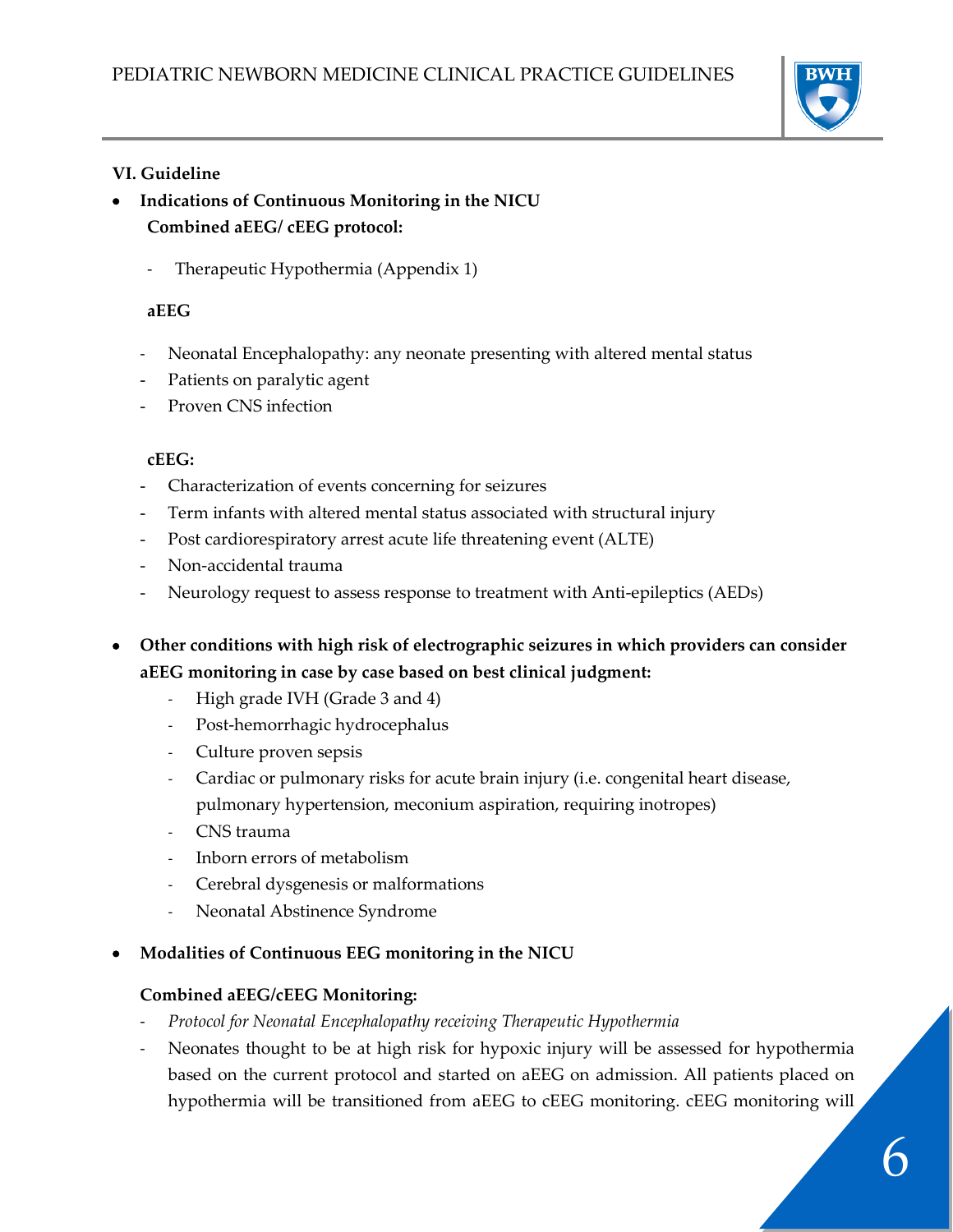

be routinely performed for the initial 24 hours of hypothermia. At that point the cEEG will be assessed by Epilepsy/Neurology and a determination regarding which monitoring modality (cEEG or aEEG) to continue with will be decided. This will be based on the presence of cEEG features that suggest continued high risk of seizure activity (e.g. lateralized periodic discharges (LPDs), burst suppression). If the EEG is determined high risk, the patient will continue on cEEG. If not considered high risk, the patient will be transitioned to aEEG for the duration of hypothermia. If there is concern for seizure at any point during aEEG monitoring, then cEEG will be restarted. Continuous monitoring using a combination of cEEG and aEEG, will be continued through-out the hypothermia process, until 6 hr after re-warming is completed.

## **- Amplitude Integrated Electroencephalography (aEEG) as primary modality**

- aEEG will be used as the primary modality to assess neonates with any type of encephalopathy, following acute post-natal events, patient on paralytic agents, those with proven CNS infections and those at high risk of electrographic seizures.
- Accurate detection of seizures in newborns can be difficult. Clinical seizures are frequently missed, and non-epileptiform movements are inappropriately documented as seizures. Additionally, neonatal seizures often only occur sub-clinically (electroclinical dissociation). Therefore, aEEG monitoring should be considered for all neonates at high risk of seizures.

## **- Continuous Electroencephalography (cEEG) as primary modality**

- *Characterization of events concerning for seizures:* For events suspicious for seizures cEEG will be requested with the goal of capturing the concerning event
- *Altered mental status with structural injury:* In instances where neonatal encephalopathy persists in the presence of a structural injury cEEG should be performed for 24 hours
- *Post cardiorespiratory arrest, acute life threatening event (ALTE), and non-accidental trauma:*  Neonates with these conditions are at high risk of electrographic seizures and should be routinely monitored
- *Assessment of response to Anti-epileptic treatment (AED):* In instances of weaning medications cEEG may be requested by Neurology to assess for electrographic seizures.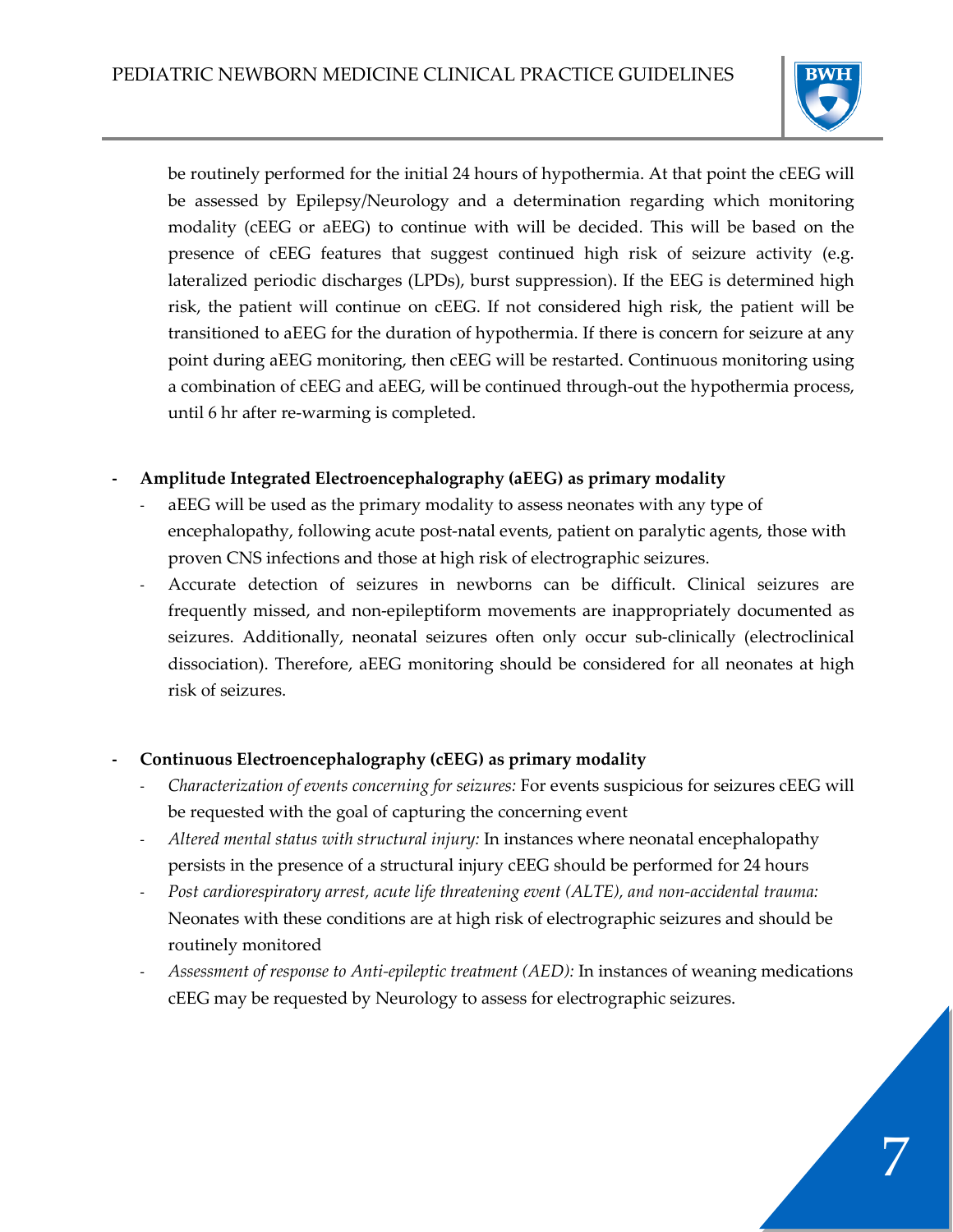

- **Duration of Continuous Monitoring (aEEG and cEEG) in the NICU aEEG:**
	- **Therapeutic Hypothermia** A combination of aEEG and cEEG will be continued through the hypothermia process and for 6 hours after rewarming is completed. **See Appendix 1 for specific details.**
	- **Infants on paralytic agents:** For the duration that paralytic agent is used.
	- **Evaluation for neonatal encephalopathy and all other high risk patients:** Minimum of 6 hours recording. The Medical Team can decide to extend this on a case by case basis as clinically indicated.

**cEEG:**

- Seizure detection: cEEG will continue for a minimum of 24 hours. This may be modified based on concerning background features.
- **Monitoring after the last seizure:** cEEG will continue for 24 hours after the last seizure. Special attention will be paid to patients with cerebral malformations that are at continued risk despite 24 hours of no seizures. In this population 48 hours is necessary.
- **Monitoring to assess response to Anti-epileptic treatment (AED):** If Neurology service requests cEEG will continue for 24 hours from the time of medication adjustment to assess for electrographic seizures. Decision to continue past this point will be based on clinical need at the Neurologists discretion.

## • **Transition from aEEG to cEEG**

- If the initial aEEG recording is abnormal, this may prompt the transition to cEEG to provide greater detail. Features on the initial aEEG recording which are indications for transition to cEEG include:
- Concern for electrographic seizure based on aEEG
- Decision to initiate Therapeutic Hypothermia
- Encephalopathy with abnormal aEEG background
- Acute change in aEEG background

**See Appendix 1 for algorithm on aEEG/cEEG monitoring during Therapeutic Hypothermia- with details on timing and reason for transitioning between modalities**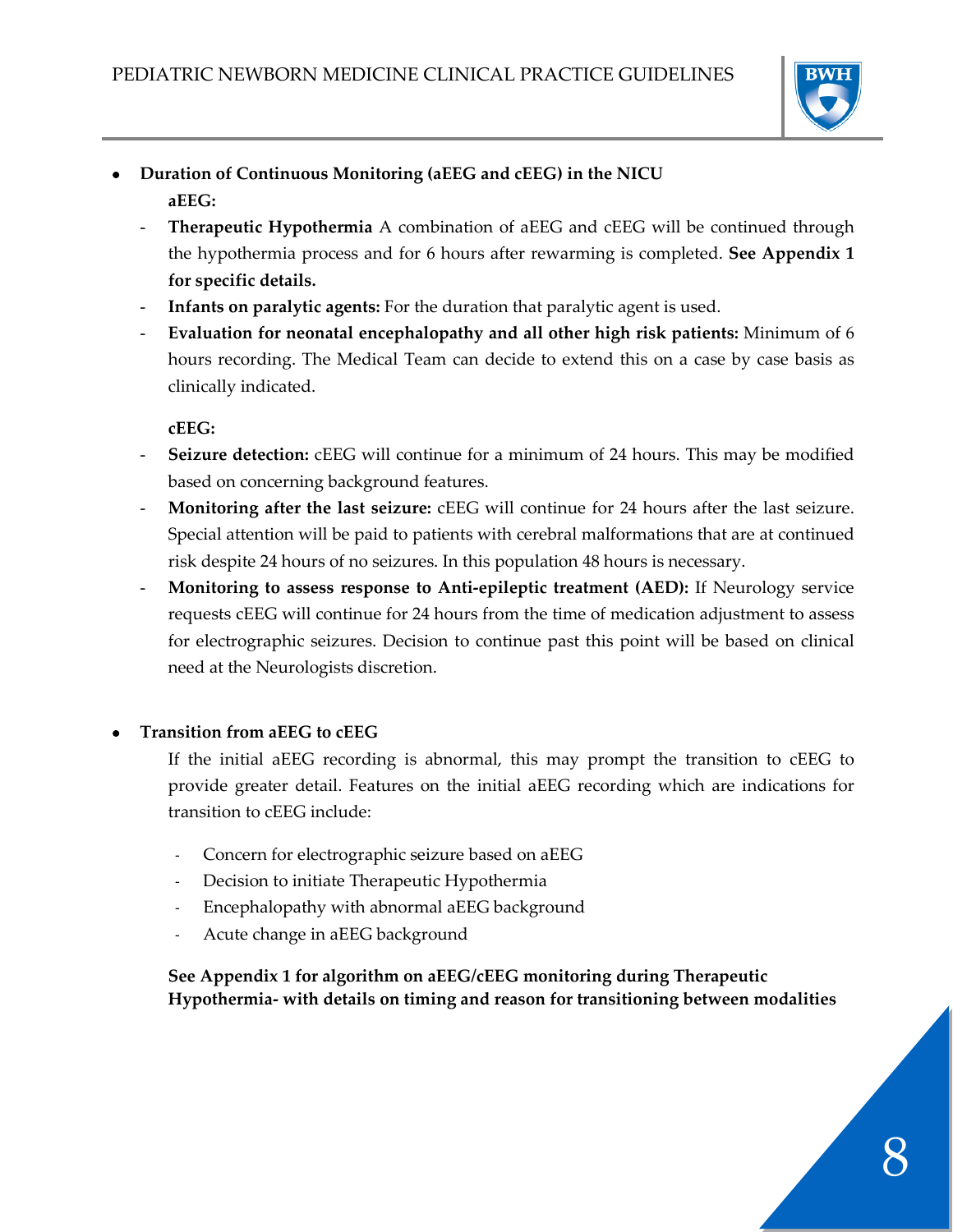

• **Technical Consideration Regarding Ordering, Applying, Maintaining, Scoring, Documentiong and Communication:**

# **aEEG**

- **Ordering:** aEEG will be ordered by physician on Epic
- **Applying:**
	- Bedside nurse will acknowledge order in Epic
	- Superusers working that day will be identified at the shift huddle and the aEEG calendar
	- Superuser will be contacted verbally by the bedside nurse or nurse in charge
	- Superuser will apply aEEG electrodes promptly. If superuser is unable to apply leads, covering fellow or neonatologist will be notified.
	- aEEG application will be documented by the aEEG superuser in Epic as a progress note using the smart phrase .AEEGAPPLICATION
	- Application of aEEG will follow Policy and Procedure (Appendix-2)

## - **Maintenance:**

- If possible, patients on aEEG will be preferentially assigned to aEEG superusers as bedside nurses.
- Bedside nurse will assess signal status for impedance when providing patient cares (minimum of q 4 hours). If indicator is red at any time, bedside nurse will notify superuser , charge nurse or provider (attending or fellow).
- Superuser will assess skin integrity and electrode placement every 6 hours and document in medical record under "NICU Assessment", "Skin".

## - **Interpretation:**

aEEG will be scored according to background, cycling and presence of seizures (See aEEG scoring sheet, Appendix-3) [39]

## - **Background Pattern:**

- Continuous (C): Continuous activity with lower (minimum) amplitude around 5 to 10 mcV and maximum amplitude of 10 to 50 mcV.
- Discontinuous (DC): Discontinuous background with minimum amplitude variable, but below 5 mcV, and maximum amplitude above 10 mcV.
- Burst-suppression (BS): Discontinuous background with minimum amplitude without variability at 0 to 2 mcV and bursts with amplitude >25 mcV.
- Low voltage (LV): Continuous background pattern of very low voltage (around or below 5 mcV*).*
- Inactive, flat (FT): Primarily inactive (isoelectric tracing) background below 5 mcV.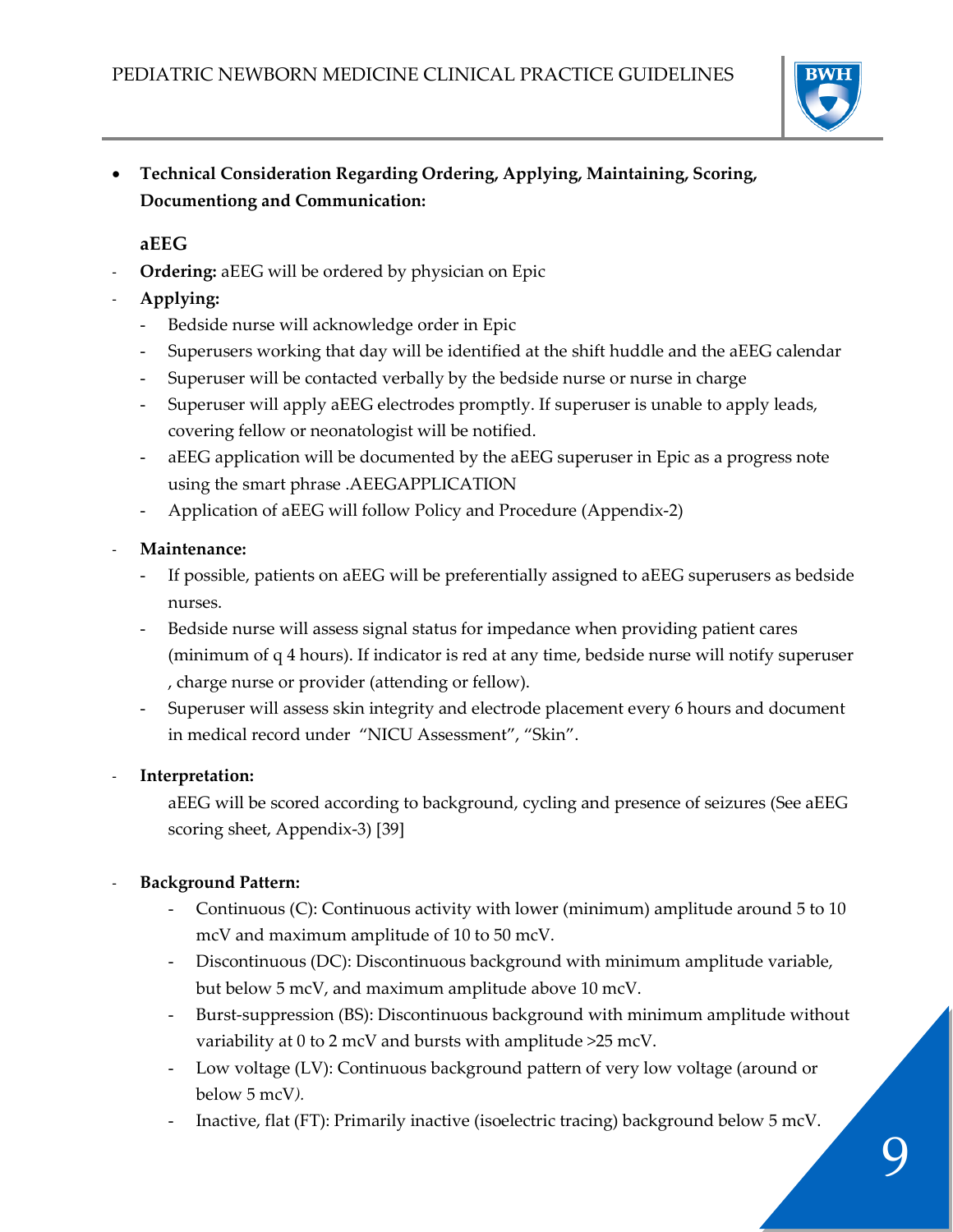

# - **Cycling;**

- No Cycling: No cyclic variation of the aEEG background.
- Imminent Cycling: Some, but not fully developed, cyclic variation of the lower amplitude, but not developed as compared with normative gestational age representative data.
- Developed Cycling: Clearly identifiable sinusoidal variations between discontinuous and more continuous background activity, with cycle duration >20 min.
	- **a** aEEG will be reviewed and scored by superuser twice per shift (i.e. every 6 hours).
	- aEEG superuser will be called to bedside any time patient has seizure like activity, change in aEEG pattern or concern for electrodes malfuntion.
	- Neonatologist or fellow will be notified for any change in aEEG background or concern for seizure activity.

# - **Doumentation**

- A daily formal report outlying the prior 24 hours of aEEG will be provided by the Pediatric Epilepsy service and documented in Epic as a consult note.
- Providers will include aEEG findings in the daily progress notes.

# **cEEG**

## - **Ordering:**

- cEEG may be requested through the Pediatric Neurology ICU consult service.
- The "Newborn Procedure Referral Form" needs to be signed daily by NICU provider to be available on bedside when cEEG technologist arrives.
- During working hours this request may be made directly from the Pediatric Neurology ICU resident to technical staff after an order is placed in powerchart
- A 1 hour baseline read will be requested by the Pediatric Neurology ICU resident after discussion with the Epileptology ICU fellow on call
- During evening and off hours the request for EEG needs to be discussed amongst the Epilepsy and Pediatric Neurology ICU attending. (An exception is starting therapeutic hypothermia, where Pediatric Neurology ICU resident can directly put the order in). The order should then be placed and a call to the overnight technologist should be made informing them of the order.

# - **Applying**

- cEEG electrodes will be applied by trained neurophysiology technologists.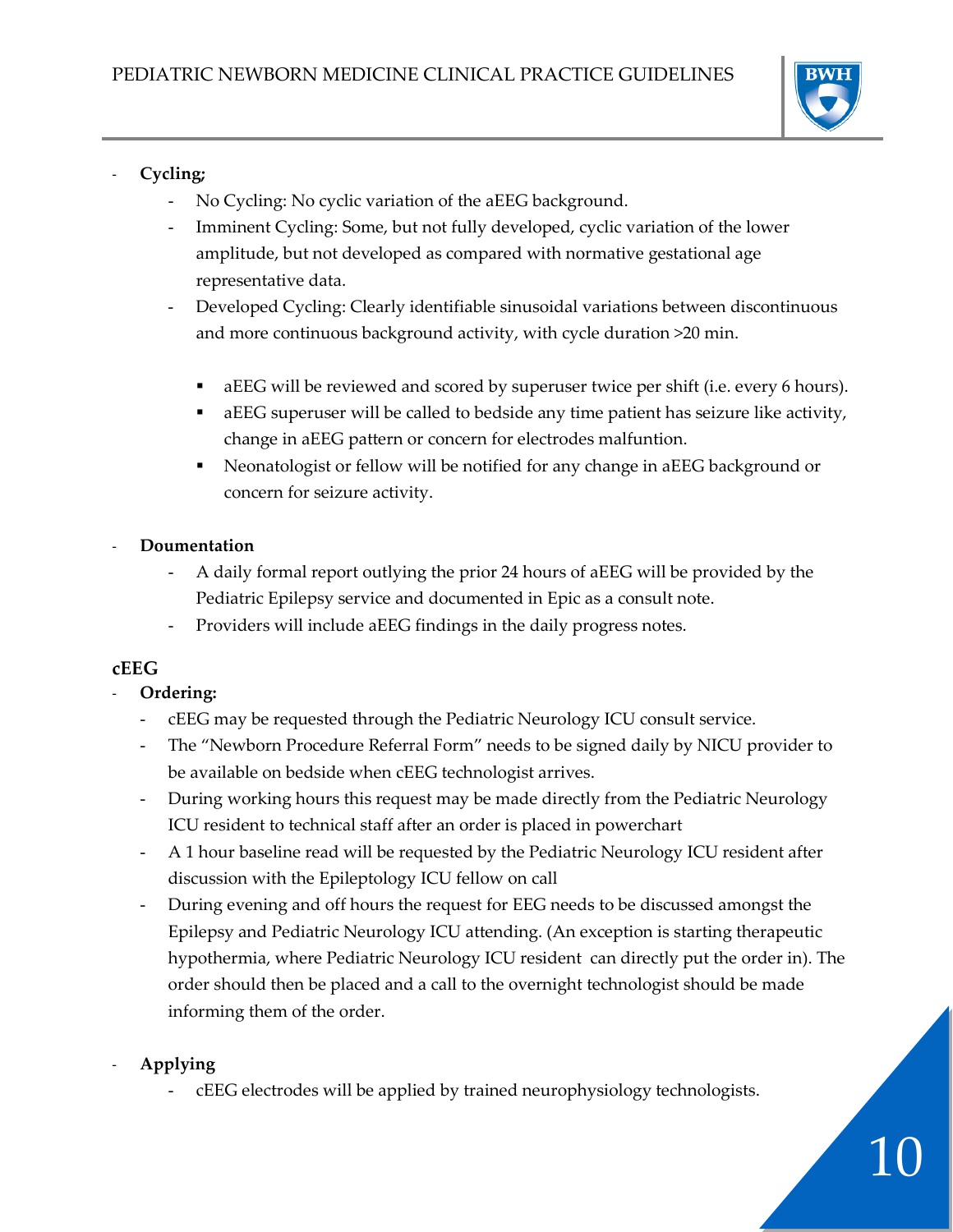

#### - **Maintenance:**

- cEEG electrode quality will be assessed by inspection and impoedance testing by trained neurophysiology technologists on a daily basis.
- **Interpretation:**
	- The interpretation of the cEEG will be based on published ACNS guideline [4]. Details reported will focus on clinical and electrographic state change as well as the degree of continuity based on gestational age, synchrony, reactivity, and presence or absence or normal graphoelements.
- **Documentation:**
	- A daily formal report outlying the prior 24 hours of cEEG will be provided by the epilepsy service
- **Contraindications for Continuous EEG Monitoring:**

Extensive skin excoriation of scalp. Benefits will be weighed against harms of applying aEEG. Clinical stability will be taken into consideration after the clinical decision to monitor has been made.

Factors affecting the amplitude of aEEG such as significant scalp edema, cephalhematoma etc, will be considered when starting or interpreting aEEG.

• **Communication Guidelines:** 

#### **aEEG:**

Any change in the baseline status of the EEG or if there is suggestion of concern for electrographic seizures, this information should be relayed to the Neonatal ICU resident/PA/NNP/fellow and subsequently the attending.

If there is high enough concern, the Pediatric Neurology ICU resident should be contacted.

#### **cEEG:**

- A baseline read will be provided 1 hour after the cEEG has begun. During the day this request will be made by the Pediatric Neurology ICU resident to the Epileptology ICU fellow. After hours the baseline will be provided by the Epileptology ICU attending and will be requested by the Pediatric Neurology ICU resident.
- Daily reads will be provided at 10-11 AM and PM edits will be relayed at 3 PM to the Pediatric Neurology ICU consult resident.
- The necessity for more frequent reads will be based on the clinical state of the patient and the degree to which the results will change clinical management
- Technologists will only be contacted for matters related to electrodes maintenance, and not for any clinical concerns.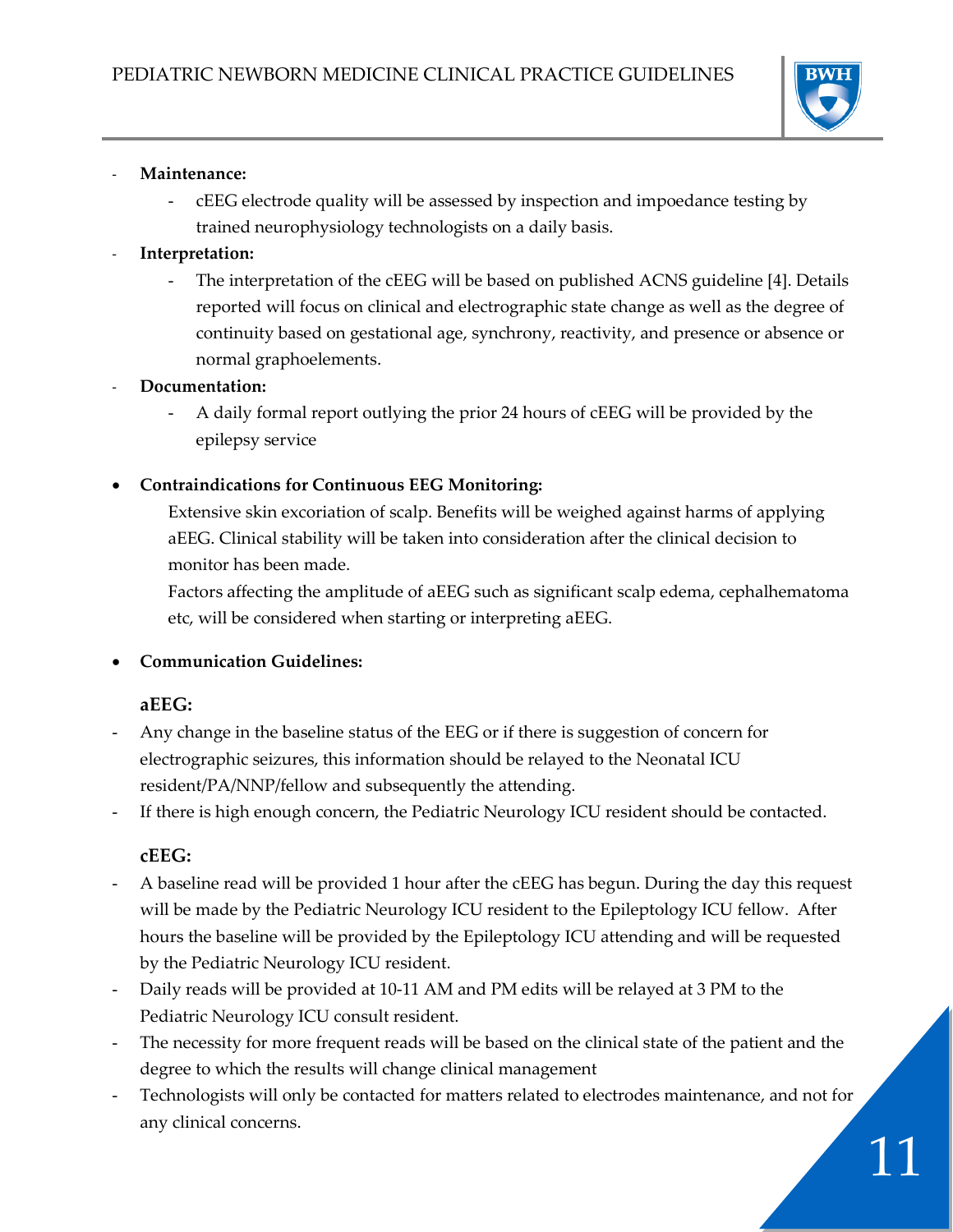

**Appendices:**

- **Appendix 1**: **Algorithm for EEG Monitoring in Neonatal Hypothermia**
- **Appendix 2: Guidelines for applying aEEG electrodes**
- **Appendix 3: aEEG Classification Sheet**
- **Appendix 4: Parent sheet for EEG monitoring**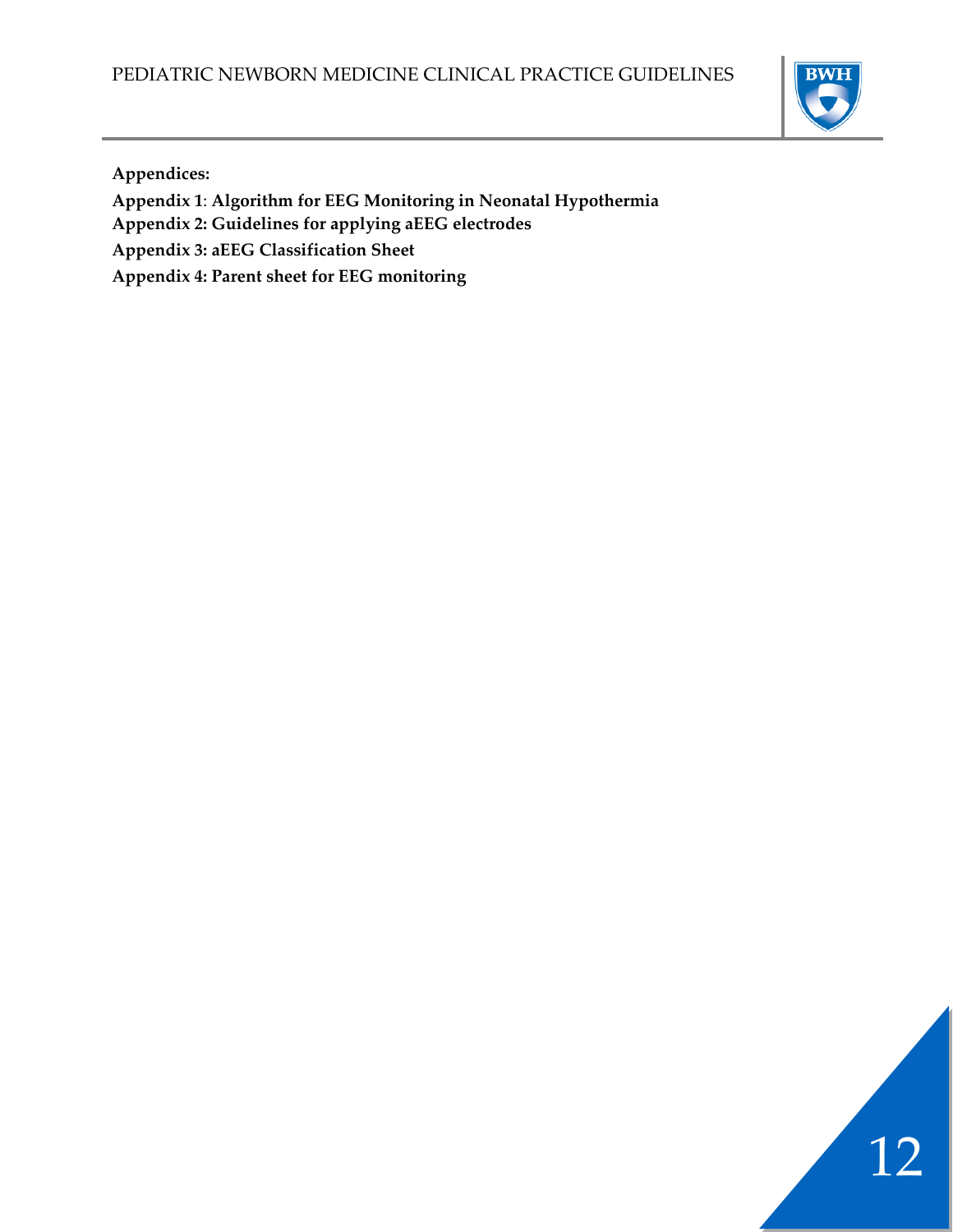

#### - **References**

- 1. Chang, T. and T.N. Tsuchida, *Conventional (continuous) EEG monitoring in the NICU.* Curr Pediatr Rev, 2014. **10**(1): p. 2-10.
- 2. El-Dib, M., et al., *Amplitude-integrated electroencephalography in neonates.* Pediatr Neurol, 2009. **41**(5): p. 315-26.
- 3. Shellhaas, R.A., et al., *The American Clinical Neurophysiology Society's Guideline on Continuous Electroencephalography Monitoring in Neonates.* J Clin Neurophysiol, 2011. **28**(6): p. 611-7.
- 4. Tsuchida, T.N., et al., *American clinical neurophysiology society standardized EEG terminology and categorization for the description of continuous EEG monitoring in neonates: report of the American Clinical Neurophysiology Society critical care monitoring committee.* J Clin Neurophysiol, 2013. **30**(2): p. 161-73.
- 5. Holmes, G.L. and C.T. Lombroso, *Prognostic value of background patterns in the neonatal EEG.* J Clin Neurophysiol, 1993. **10**(3): p. 323-52.
- 6. Hellstrom-Westas, L., I. Rosen, and N.W. Svenningsen, *Predictive value of early continuous amplitude integrated EEG recordings on outcome after severe birth asphyxia in full term infants.* Arch Dis Child Fetal Neonatal Ed, 1995. **72**(1): p. F34-8.
- 7. Toet, M.C., et al., *Amplitude integrated EEG 3 and 6 hours after birth in full term neonates with hypoxic-ischaemic encephalopathy.* Arch Dis Child Fetal Neonatal Ed, 1999. **81**(1): p. F19-23.
- 8. al Naqeeb, N., et al., *Assessment of neonatal encephalopathy by amplitude-integrated electroencephalography.* Pediatrics, 1999. **103**(6 Pt 1): p. 1263-71.
- 9. ter Horst, H.J., et al., *Prognostic significance of amplitude-integrated EEG during the first 72 hours after birth in severely asphyxiated neonates.* Pediatr Res, 2004. **55**(6): p. 1026-33.
- 10. Shalak, L.F., et al., *Amplitude-integrated electroencephalography coupled with an early neurologic examination enhances prediction of term infants at risk for persistent encephalopathy.* Pediatrics, 2003. **111**(2): p. 351-7.
- 11. van Rooij, L.G., et al., *Recovery of amplitude integrated electroencephalographic background patterns within 24 hours of perinatal asphyxia.* Arch Dis Child Fetal Neonatal Ed, 2005. **90**(3): p. F245-51.
- 12. Osredkar, D., et al., *Sleep-wake cycling on amplitude-integrated electroencephalography in term newborns with hypoxic-ischemic encephalopathy.* Pediatrics, 2005. **115**(2): p. 327-32.
- 13. Azzopardi, D.V., et al., *Moderate hypothermia to treat perinatal asphyxial encephalopathy.* N Engl J Med, 2009. **361**(14): p. 1349-58.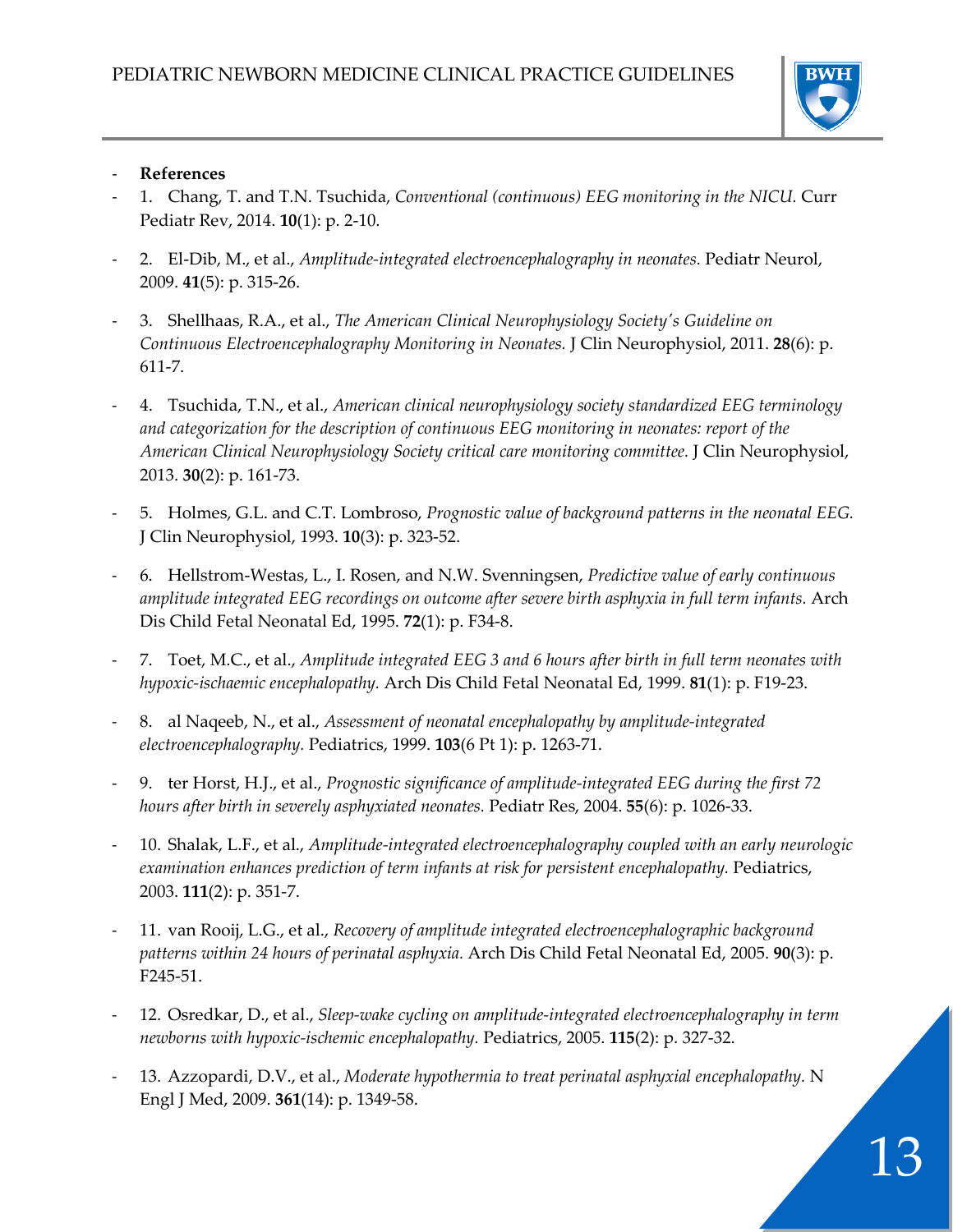

- 14. Gluckman, P.D., et al., *Selective head cooling with mild systemic hypothermia after neonatal encephalopathy: multicentre randomised trial.* Lancet, 2005. **365**(9460): p. 663-70.
- 15. Sarkar, S., J.D. Barks, and S.M. Donn, *Should amplitude-integrated electroencephalography be used to identify infants suitable for hypothermic neuroprotection?* J Perinatol, 2008. **28**(2): p. 117-22.
- 16. Shankaran, S., et al., *Predictive value of an early amplitude integrated electroencephalogram and neurologic examination.* Pediatrics, 2011. **128**(1): p. e112-20.
- 17. Hallberg, B., et al., *The prognostic value of early aEEG in asphyxiated infants undergoing systemic hypothermia treatment.* Acta Paediatr, 2010. **99**(4): p. 531-6.
- 18. Thoresen, M., et al., *Effect of hypothermia on amplitude-integrated electroencephalogram in infants with asphyxia.* Pediatrics, 2010. **126**(1): p. e131-9.
- 19. Massaro, A.N., et al., *aEEG evolution during therapeutic hypothermia and prediction of NICU outcome in encephalopathic neonates.* Neonatology, 2012. **102**(3): p. 197-202.
- 20. McBride, M.C., N. Laroia, and R. Guillet, *Electrographic seizures in neonates correlate with poor neurodevelopmental outcome.* Neurology, 2000. **55**(4): p. 506-13.
- 21. Hellstrom-Westas, L., I. Rosen, and N.W. Swenningsen, *Silent seizures in sick infants in early life. Diagnosis by continuous cerebral function monitoring.* Acta Paediatr Scand, 1985. **74**(5): p. 741- 8.
- 22. Pinto, L.C. and P. Giliberti, *Neonatal seizures: background EEG activity and the electroclinical correlation in full-term neonates with hypoxic-ischemic encephalopathy. Analysis by computersynchronized long-term polygraphic video-EEG monitoring.* Epileptic Disord, 2001. **3**(3): p. 125-32.
- 23. Bye, A.M. and D. Flanagan, *Spatial and temporal characteristics of neonatal seizures.* Epilepsia, 1995. **36**(10): p. 1009-16.
- 24. Boylan, G.B., et al., *Phenobarbitone, neonatal seizures, and video-EEG.* Arch Dis Child Fetal Neonatal Ed, 2002. **86**(3): p. F165-70.
- 25. Scher, M.S., et al., *Uncoupling of EEG-clinical neonatal seizures after antiepileptic drug use.* Pediatr Neurol, 2003. **28**(4): p. 277-80.
- 26. Payne, E.T., et al., *Seizure burden is independently associated with short term outcome in critically ill children.* Brain, 2014. **137**(Pt 5): p. 1429-38.
- 27. Abend, N.S., et al., *Electrographic seizures and status epilepticus in critically ill children and neonates with encephalopathy.* Lancet Neurol, 2013. **12**(12): p. 1170-9.